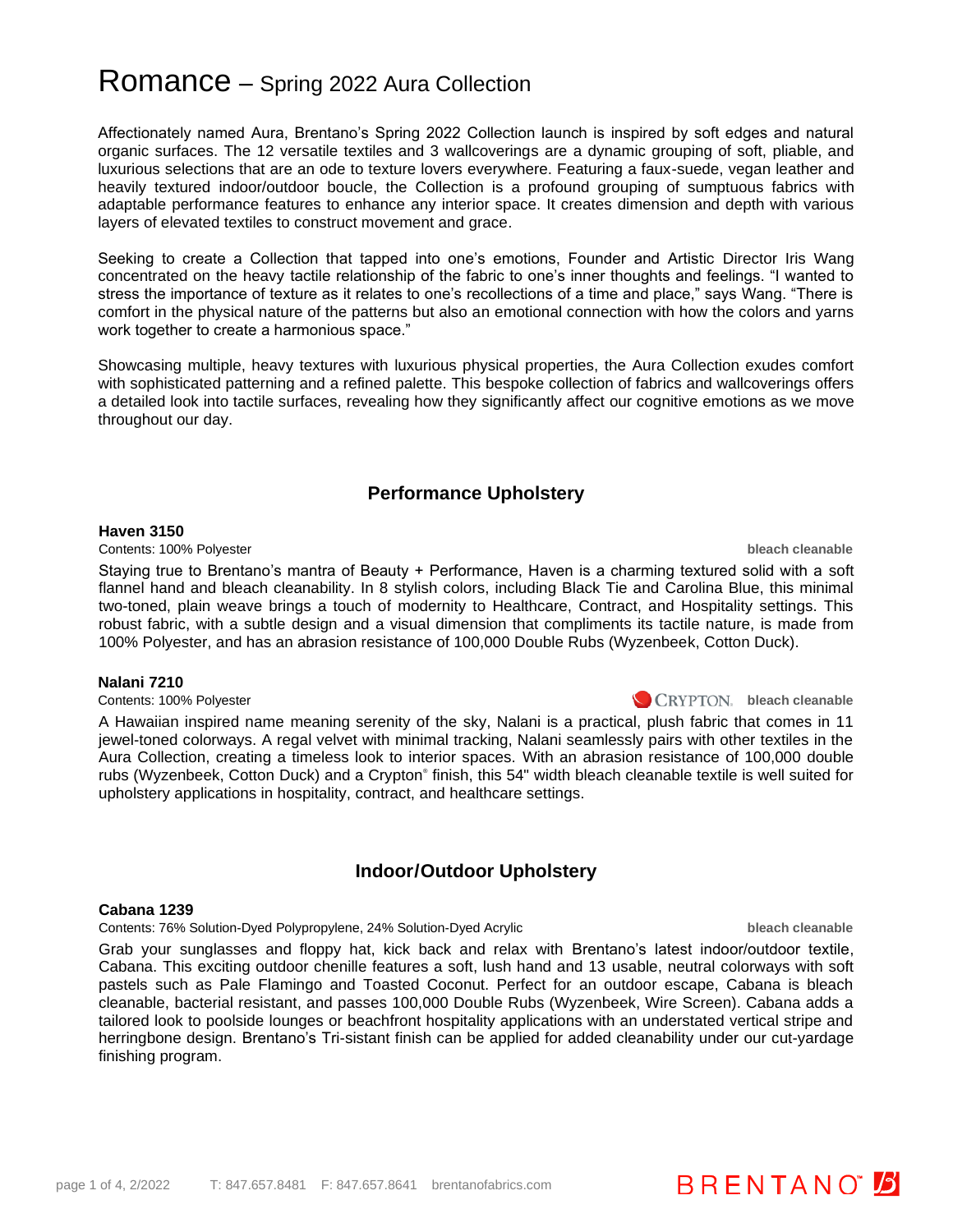## **Indoor/Outdoor Upholstery** (cont.)

#### **Field Day 4587**

#### Contents: 83% Solution-Dyed Acrylic, 17% High Energy-Dyed Polyester **bleach cleanable**

Playful and childlike, Field Day is a dashing indoor/outdoor offering. Seamlessly pairing with Zenith and Cabana, Field Day is a refined and durable fabric that is bleach cleanable, bacterial resistant with an abrasion of 50,000 Double Rubs (Wyzenbeek, Wire Screen). Suitable for outdoor applications, this picnic blanket inspired, soft but rich plaid comes in 12 colorways, including Pumpkin Spice, Cinnabar, and Jean Jacket. Field Day is versatile for statement ottomans, comfortable sofas, and custom-made side chairs. Brentano's Tri-sistant finish can be applied for added cleanability under our cut-yardage finishing program.

### **Zenith 1340**

#### Contents: 100% Solution-Dyed Polypropylene **bleach cleanable**

Known for patterned indoor/outdoor textiles, Brentano diverges into new and welcomed territory with heavily textured, Zenith. This 100% Solution-Dyed Polypropylene textile is an inviting, chunky boucle with a soft hand and heavy texture. Available in 7 harmonious colorways, Zenith is equally at home by the beach or working hard in the living room. This 54" width upholstery fabric is bleach cleanable, bacterial resistant, and passes Cal 117. Zenith also has an abrasion resistance of 100,000 Double Rubs (Wyzenbeek, Wire Screen), making it as durable as it is inviting and an excellent addition to any design project.

## **Upholstery**

#### **Altitude 2329**

#### Contents: 50% Cotton, 33% Viscose, 17% Polyester

Playful and funky converge with elegance and grace in the standout pattern from the Aura Collection, Altitude. This eye-catching fabric with bold accent colors highlights a unique clipping technique to create a quirky raised texture, lovingly named "The Beard" by the Brentano Design Studio. This energetic fabric is ideal for statement upholstery or residential drapery applications in 4 striking colorways, including Monarch Butterfly and Fortune Cookie. With an abrasion rate of 50,000 Double Rubs (Wyzenbeek, Cotton Duck), Altitude can be used with a barrier cloth to pass Cal 117:2013 Sec 2 in California. Brentano's Tri-sistant finish can be applied for added cleanability under our cut-yardage finishing program.

#### **Cheviot 8581**

#### Contents: 100% Polyester

Cheviot is a relaxed but sophisticated and luxurious, 100% polyester fabric that is sure to become an instant favorite. Rich and inviting, this 56" width upholstery fabric comes in 4 classic neutral colorways, quickly discerning Cheviot as a staple anchor fabric for soft touches and accents in design spaces. With an abrasion resistance of 30,000 Double Rubs (Wyzenbeek, Wire Screen) and passing CAL 117, Cheviot is a cozy addition to interior spaces.

#### **Cirrus 4295**

#### Contents: 100% Polyester

Cirrus is an exquisite addition to Brentano's line of coveted faux suedes. Cirrus lends a tailored look for residential and commercial applications with a reversible, soft, matte appearance and satin hand. Exuding comfort, the gentle and relaxed nature of this 100,000 Double Rubs (Wyzenbeek, Wire Screen), Water Repellant textile features outstanding durability with an elegant sheen. Cirrus encompasses Brentano's mantra of beauty + performance in 8 light to medium tones, including Blue Suede Shoes and Matte Pewter.

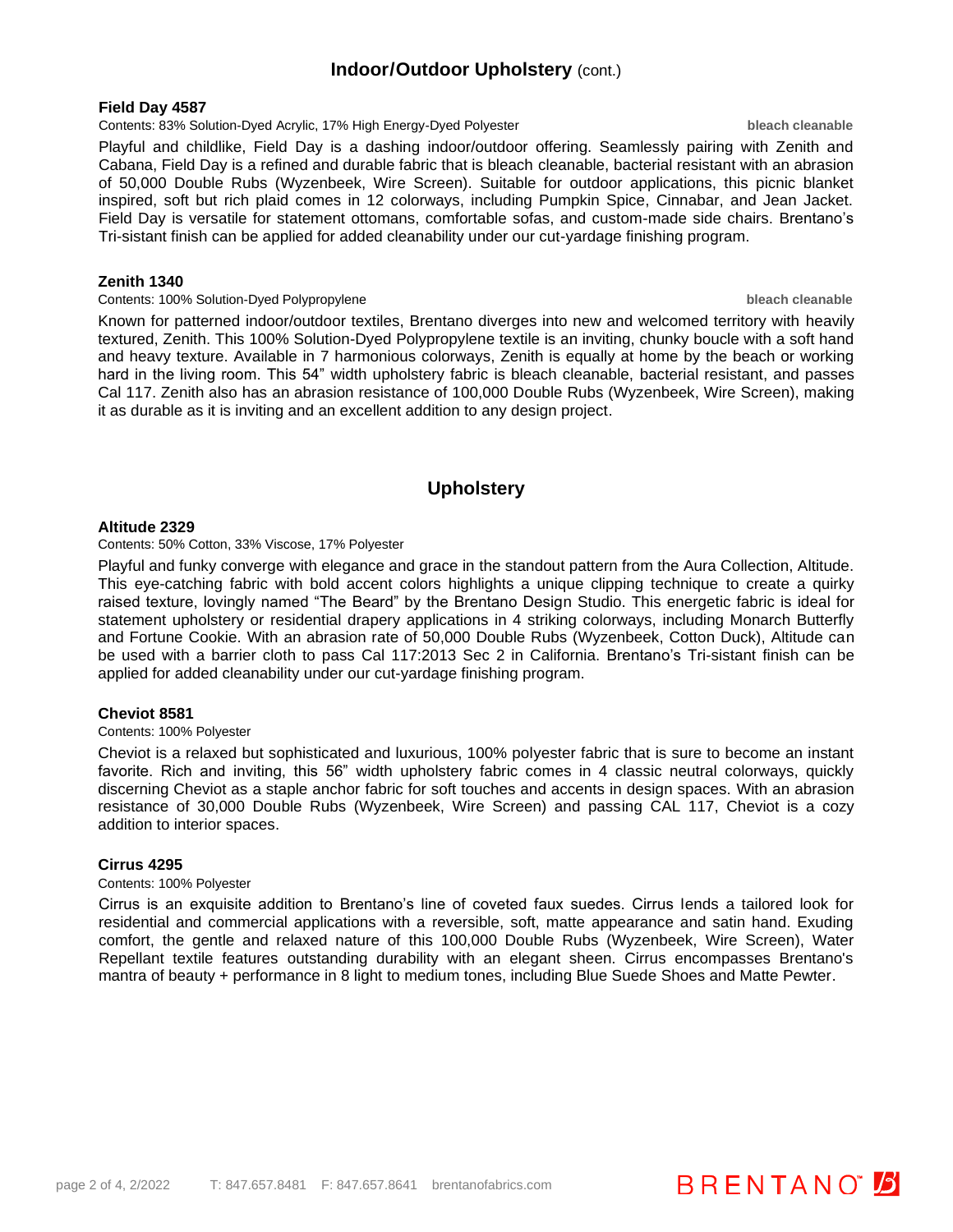## **Upholstery** (cont.)

#### **Miku 9630**

Contents: 32% Wool, 25% Acrylic, 19% Cotton, 16% Polyester, 6% Virgin Wool, 2% Alpaca (68% Post-Consumer Recycled Content)



An intimate blend of fibers come together to create one of the Aura Collections most exquisite textiles, Miku. This subtle, multi-colored pattern with a slight sheen comes in 10 enchanting colorways with a soft hand that exudes comfort, making it suitable for residential, hospitality and contract applications. Miku scores an impressive 100,000 double rubs (Wyzenbeek, Cotton Duck), passes CAL 117 and has an optional addition of a Tri-sistant finish for stain-resistant needs. Miku is made with 68% post-consumer recycled fiber content and as such is eligible for possible LEED points.

#### **Nimbus 4296**

Contents: 100% Polyester

Like a parade of clouds on an overcast day, Nimbus is a picturesque, lavish pile fabric that embodies elements of home. A unique offering for contract applications, Nimbus provides warmth and comfort to interior spaces while maintaining high-performance features. In a world where many seek the comforts of home after months of quarantine, Nimbus offers just that. Made from 100% Polyester with an abrasion of 50,000 Double Rubs (Wyzenbeek, Wire Screen), Nimbus comes in 5 luscious warm neutrals, including Angora Grey and Fennec Fox.

#### **Versailles 8242**

Contents: 32% Wool, 20% Viscose, 18% Linen, 18% Cotton, 12% Polyester

Versailles is one of the Aura Collection's standout geometric patterns inspired by sensational garden pathways in the French countryside. With a brushed effect, this natural fiber textile is an elegant addition for lounge chairs, accent pillows, and ottomans alike. In 4 charmingly handsome neutrals including Gypsum and Black Swan, Versailles offers a high-end residential look to design projects in need of stately patterns with regal elegance. With an abrasion of 30,000 Double Rubs (Wyzenbeek, Cotton Duck) and passing CAL 117, this distinguished fabric is an ideal choice for minimalist interior spaces.

## **Polyurethane**

#### **Aerial 3991**

Contents: 100% Polyurethane Face; Overall: 61% Polyurethane, 39% Nylon **bleach cleanable** ink|SAFE

Continuing Brentano's line of luxury vegan leathers, Aerial expands the Design Studio's endeavor to design textiles that imitate genuine leather. Aerial features qualities most similar in look, feel, and behavior to natural leather with a leather like microfiber backing. Supple with a cowhide grain texture and an abrasion of 100,000 Double Rubs (Wyzenbeek, Cotton Duck), this stunning vegan leather comes in 12 classical colorways, including Teal Creek, Butterscotch, and Noir. Acceptable for commercial, hospitality and healthcare applications, Aerial is a superior choice with an Ink|SAFE finish, pliable hand, bleach cleanability, and easyclean surface. Aerial is an extension of Brentano's well-loved vegan leather, Terrain.

## **Wallcovering**

#### **Hikaru V103**

Contents: Face: 100% Non-Phthalate Vinyl; Overall: 85% Vinyl, 14% Polyester, 1% Cotton **bleach cleanable**

**BRENTANO** 

Hikaru, meaning light or illumination, was designed by Founder Iris Wang first as a watercolor on rice paper. Enamored by the way in which the colors behaved on the rice paper; Wang sought to develop a wallcovering that embodied the same cloud effect of the watercolors when they blend together. Using a fine metallic ink, Hikaru delicately plays with light to dark colors to create a dimensional masterpiece ideal for accent walls and high-end boutiques. This 54" width 2-color pass wallcovering is a Phthalate-Free, Type II Vinyl with an Osnaburg backing that comes in 9 radiant and expressive colorways with subtle gold or silver striations throughout the design.